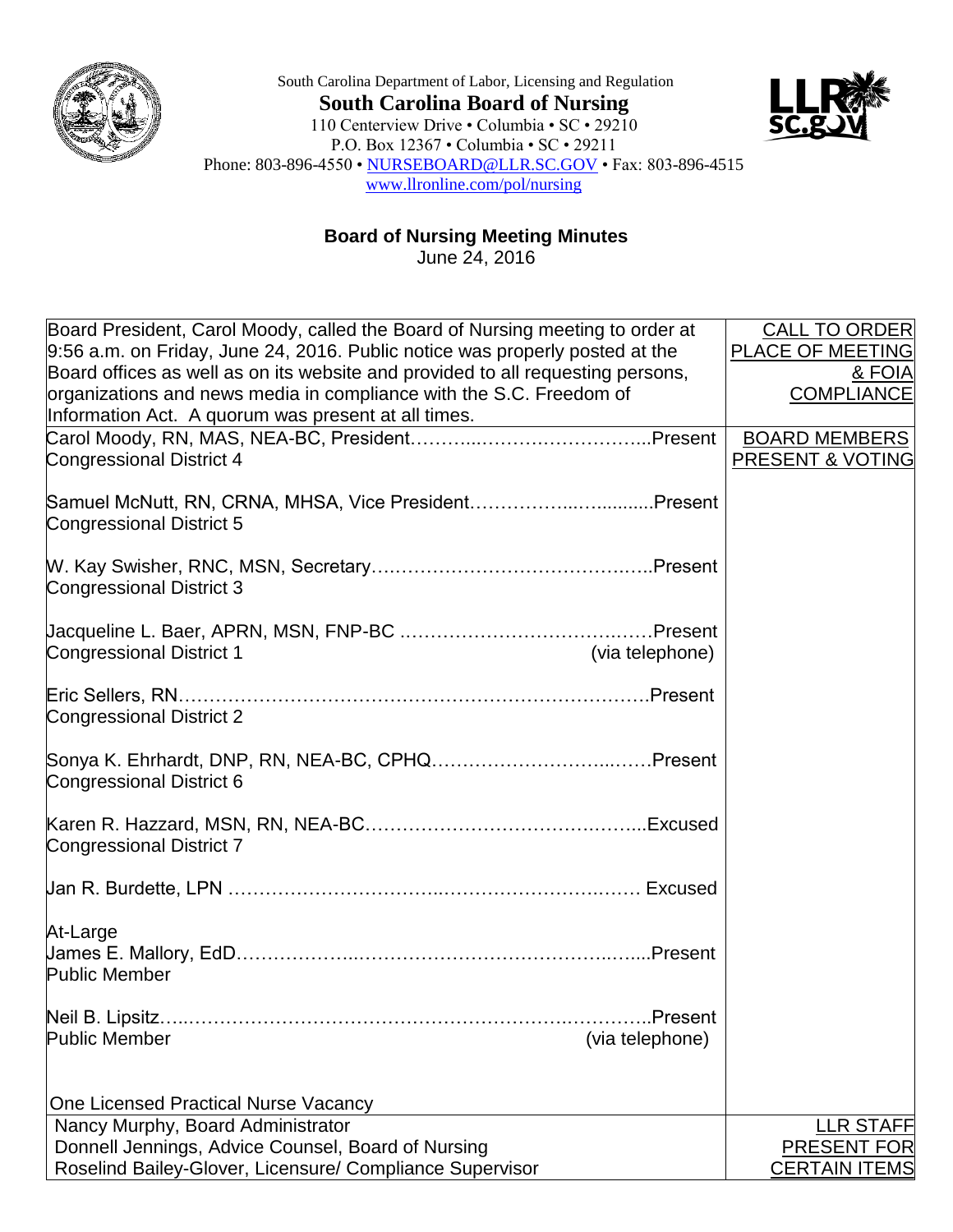| Charitha Matthews, Administrative Assistant                                                                                                                                                                                                                                                                                                                                                                                                                                                                                                                                                                                                                                                                                                                                                                                                                                                                                                                                                      |                                                                            |
|--------------------------------------------------------------------------------------------------------------------------------------------------------------------------------------------------------------------------------------------------------------------------------------------------------------------------------------------------------------------------------------------------------------------------------------------------------------------------------------------------------------------------------------------------------------------------------------------------------------------------------------------------------------------------------------------------------------------------------------------------------------------------------------------------------------------------------------------------------------------------------------------------------------------------------------------------------------------------------------------------|----------------------------------------------------------------------------|
| Karen Hazzard and Jan Burdette were excused for the meeting.                                                                                                                                                                                                                                                                                                                                                                                                                                                                                                                                                                                                                                                                                                                                                                                                                                                                                                                                     | <b>EXCUSED</b><br><b>ABSENCES</b>                                          |
| A motion was made by Kay Swisher to accept the excused absences. Samuel<br>McNutt seconded the motion. The motion carried unanimously.                                                                                                                                                                                                                                                                                                                                                                                                                                                                                                                                                                                                                                                                                                                                                                                                                                                           | <b>MOTION</b>                                                              |
| The June 24, 2016 Board of Nursing meeting agenda was presented for review.                                                                                                                                                                                                                                                                                                                                                                                                                                                                                                                                                                                                                                                                                                                                                                                                                                                                                                                      | APPROVAL OF<br><b>AGENDA</b>                                               |
| A motion was made by Samuel McNutt to approve the agenda as presented.<br>Kay Swisher seconded the motion. The motion carried unanimously                                                                                                                                                                                                                                                                                                                                                                                                                                                                                                                                                                                                                                                                                                                                                                                                                                                        | <b>MOTION</b>                                                              |
| At is May 2016 meeting, the Board of Nursing voted to accept the remediation<br>plan as information. The Board expects implementation of the remedial plan as<br>soon as possible in order to protect current students. The Board is denying full<br>approval of the program effective today, May 19, 2016. The Board expects the<br>school to complete the current program with the current students by December<br>31, 2017. The College is to involuntarily close the nursing program pursuant to<br>Regulation 91-8 of the South Carolina Code of Regulations. Students not<br>accepted into the program as of today, May 19, 2016, cannot be accepted. The<br>Board is ordering immediate full disclosure to the students and faculty of today's<br>decision. Brown Mackie must return to the Board by November 2016 to provide a<br>status update and as required by Regulation 91-8. 91-8 states the following and<br>a copy will be provided as it is read and it may be followed along: | <b>BROWN MACKIE</b><br><b>COLLEGE:</b><br><b>PROGRAM</b><br><b>CLOSURE</b> |
| When a program is denied approval by the Board, the following procedures shall<br>be followed:<br>1. no additional students shall be admitted;<br>2. the program shall assist in the transfer of students, if applicable, to other<br>approved nursing programs within the time frame established by the board<br>which is December 31, 2017;<br>$\beta$ . a list of the names of all students who transferred to approved nursing<br>programs and the date the last student transferred shall be submitted to the<br><b>Board</b><br>4. the date the last student was transferred shall become the official closing<br>date;<br>5. the Board shall be notified in writing as to the custody of records to include<br>provisions for safe storage, location and method of access of all permanent<br>records and disposition of all other records.                                                                                                                                               |                                                                            |
| Uulia Denniston, Regional Campus President, Louise Outlaw, Nursing Program<br>Administrator, David Tipps, Dean of Academic Affairs, Brown Mackie College,<br>Sara S. Rogers, Esquire and Ralph R. Barbier, Esquire, Nexsen Pruett, LLC<br>appeared before the Board to request the opportunity to present a plan for the<br>voluntary closure of the Brown Mackie nursing program pursuant to the<br>requirements of Nurse Regulations Chapter 91 Section 91-8(A)/ to respectfully<br>request the Board to reverse its May 2016 Decision of Involuntary to Voluntary<br>Closure.                                                                                                                                                                                                                                                                                                                                                                                                                 |                                                                            |
| Discussion included though was not limited to support for the students, the<br>proposed teach out plan, possible student transfer opportunities, support for<br>faculty, remediation plans and closure plans regarding Brown Mackie College                                                                                                                                                                                                                                                                                                                                                                                                                                                                                                                                                                                                                                                                                                                                                      |                                                                            |